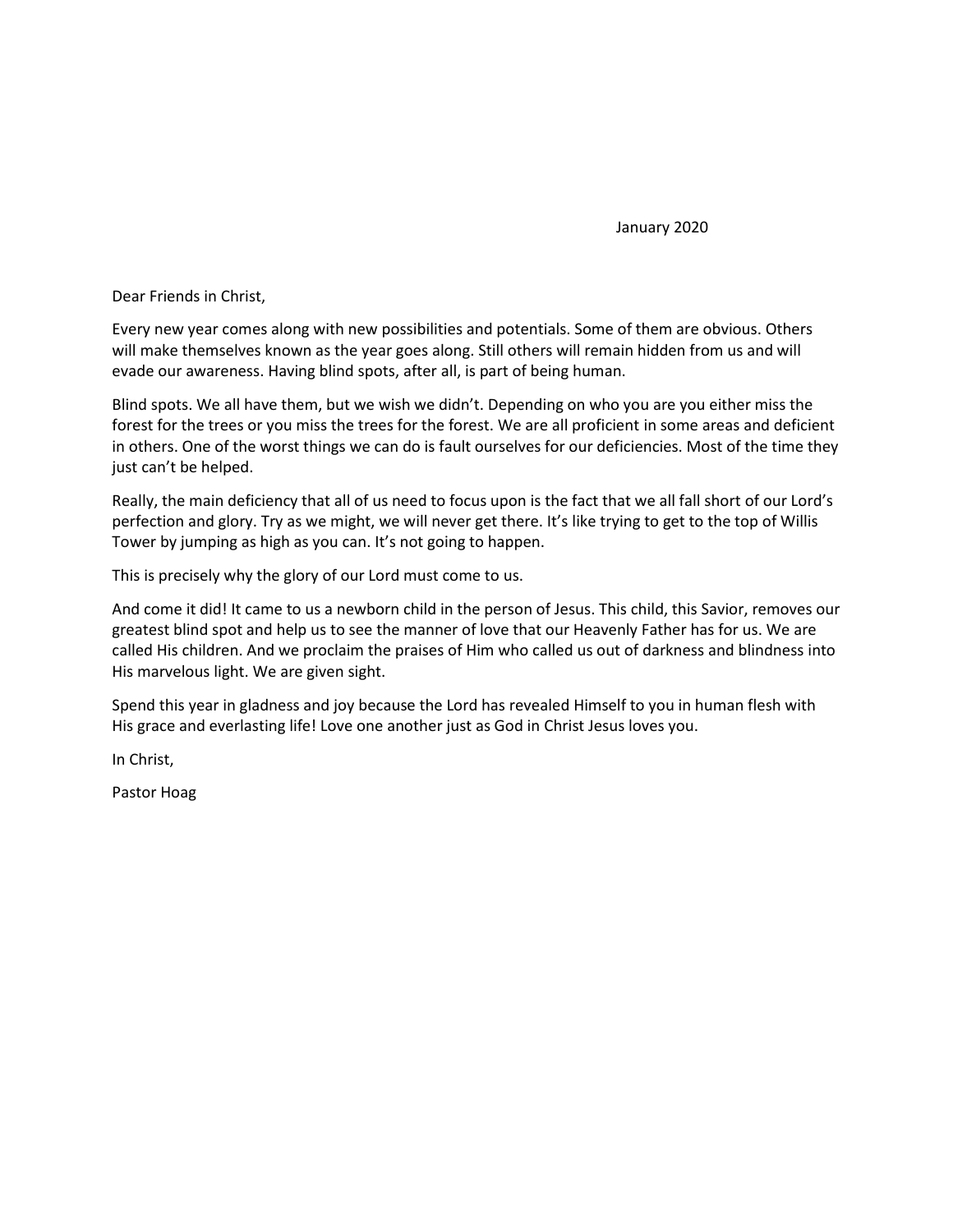

*We begin by saying thank you to so many…..*



.

**Thank You!** Christmas services require the work of a lot of people. Some get their names in the bulletin. Many do not. We could try and list them, but inevitably, we would miss someone. So, whether you came and helped set up the tree, folded bulletins, swapped out candles, ushered, set up communion, cleaned up after communion, set up flowers, donated flowers, sang or played an instrument, a very warm and heartfelt THANK YOU! May the love that you showed be reflected back to you a thousand times over in the year to come.



The Chancel Guild would like to thank those who purchased poinsettias to help decorate the chancel area for the Christmas services. The flowers were beautiful!

Biff & Debbie Aiken, Dunc & Allene Bachmann, The Buchanan Family, Tom & Jan Clark, The Cuthbert Family, Les & Ginny DeCarlo, Janet DeForest, Bob & Tammy Doerrer, Jan Falk, Pat Fuerst & Cheryl Baggs, Mike & Joanne Gardner, Bill & Sally Jackson, Tom & Wendy Kaun, Les & Cheryl Koenig, Paul & Robin Krol, Joe & Renee Lavazza, Jeff & Sharon Lorenz, Mike & Liz Lyman, Phil & Sharon MacFarlane, Al McCullough, Gary & Kay Purnell, Richard P. Sargent, Doug & Jan Schlak, Steve & Cindy Spiess, Steve & Rita Tinker, Rex & Jan Toepke, The Wheeler Family, and Daniel & Susan Willenborg.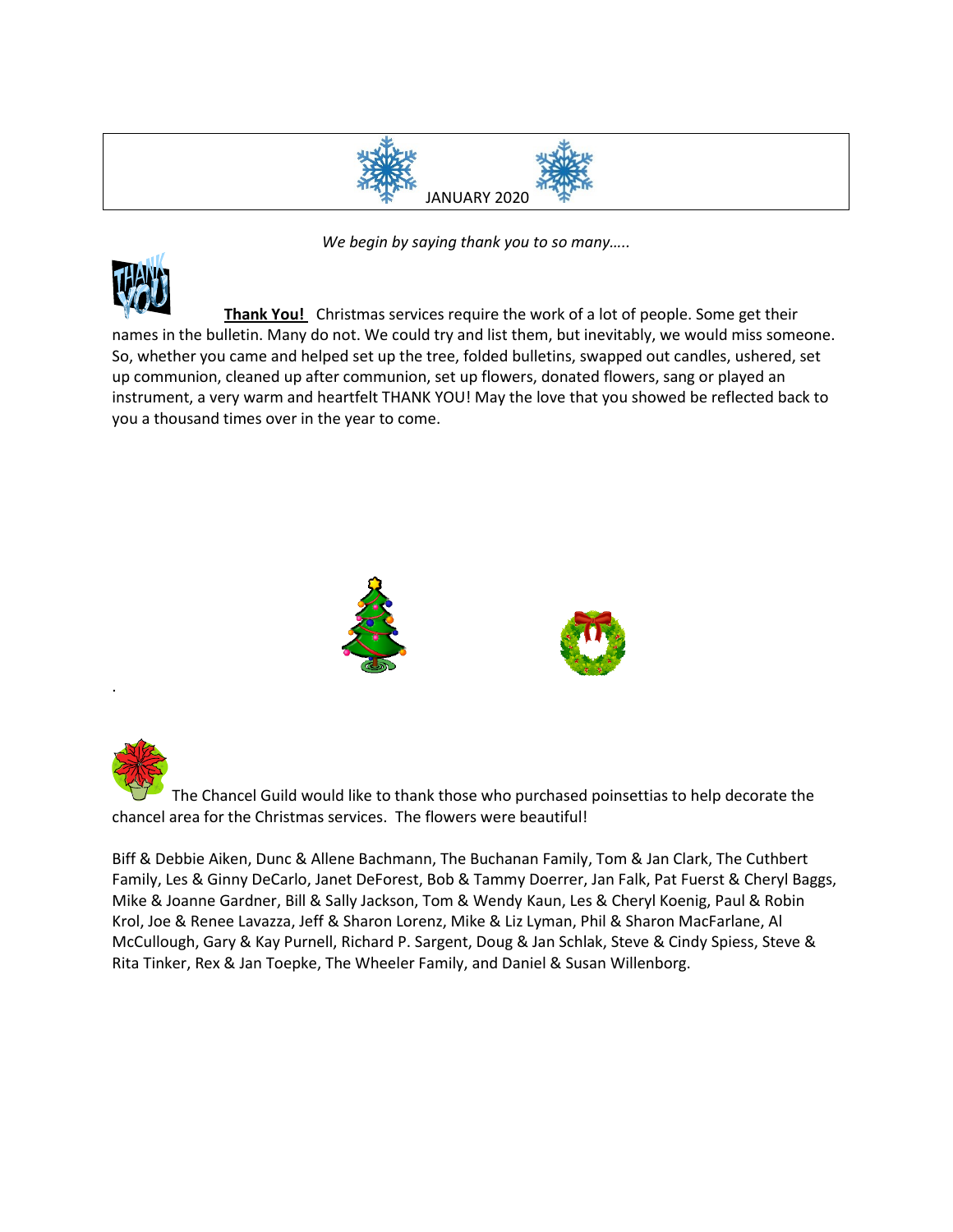### **An update from Church Council President, Jeff McDonald.**

You're probably expecting an update on the kitchen, and I won't let you down this month. We have made some great progress in the last month on the kitchen remodel project. Plumbing, electrical, drywall and flooring have all been completed and it actually looks like a kitchen now. Still to come are appliances, cabinets and probably a dozen more things that have slipped my mind, but I wanted to be sure to pass along that December was a month of significant progress for the kitchen. Special thanks to Jeff Lorenz, Dan Bay and Tom Buell for all of their efforts on this project to date, as well as to all others who have lent a hand in getting us this far. It promises to be a much nicer and more functional space when it is done, and that should be well in advance of our Lenten suppers and Easter breakfast this year. More to follow on this, but it's nice not to come to you to explain another unforeseen challenge with this project, and my hope is that those are all behind us at this point.

Aside from the kitchen (yes, we do talk about other things on council!), we are moving forward on a matter that is as much a sign of the times as anything else. Pastor Hoag learned in a recent meeting with other area pastors that Trinity is unique in that we don't have a company we use to conduct background checks on our employees or our volunteers who work with children (aside from preschool, where DCFS required these checks). I want to be very clear that our decision to move forward with conducting these checks is in no way in response to any sort of untoward incident at Trinity. We have been fortunate over the years to have never had a problem in this regard. But it is also clear that we are in the minority when it comes to the issue of performing background checks on our staff and council agreed that we should implement this in 2020 in hopes of making Trinity an even safer environment for all who attend. This truly is being done out of an abundance of caution and in the spirit of 'an ounce of prevention is worth a pound of cure.' If you are an employee or work with our youth, you will be asked to have a background check done this year. Please note that this request is being made of ALL such individuals in hopes of continuing to provide a safe and nurturing environment at Trinity.

Another sign of the times is that we have added the ability to make donations to Trinity online using our web site. This is another area where Trinity was unique and we identified a company who specializes in setting up churches for online giving. We will have the ability to collect funds for our general fund, our special projects (e.g. the kitchen), VBS registration, pre-school registration, etc. There really aren't any limits to what we can use this for, and we reasoned that simply having this capability is better for Trinity than not having it as online giving has become a very common thing for non-profit organizations. Here again, though, this is not in response to any sort of problem we had at Trinity. Our giving remains extremely generous at Trinity, but we wanted to add this additional functionality to our online presence. You will now see a "Donate to Trinity" button on our web page at [www.trinitynewlenox.org](http://www.trinitynewlenox.org/) where you can preview or even use this function if you wish.

Speaking of our online presence, have you 'liked' Trinity's Facebook page yet? Bob Blecke, our current Director of Outreach, has been researching ways to better communicate online and has found that a more active social media presence can be a great way to better engage not only existing members, but potential new members as well. If you aren't linked to our Facebook page yet, please do so and you'll see more posts on this page than you have before. The initial response to this increased online presence has been very positive, and I want to thank Bob for the work he has done on this project.

In closing, I want to invite all members to attend our upcoming Annual Congregational Meeting on Sunday, January 26th, following the second service. We will cover our 2019 accomplishments as well as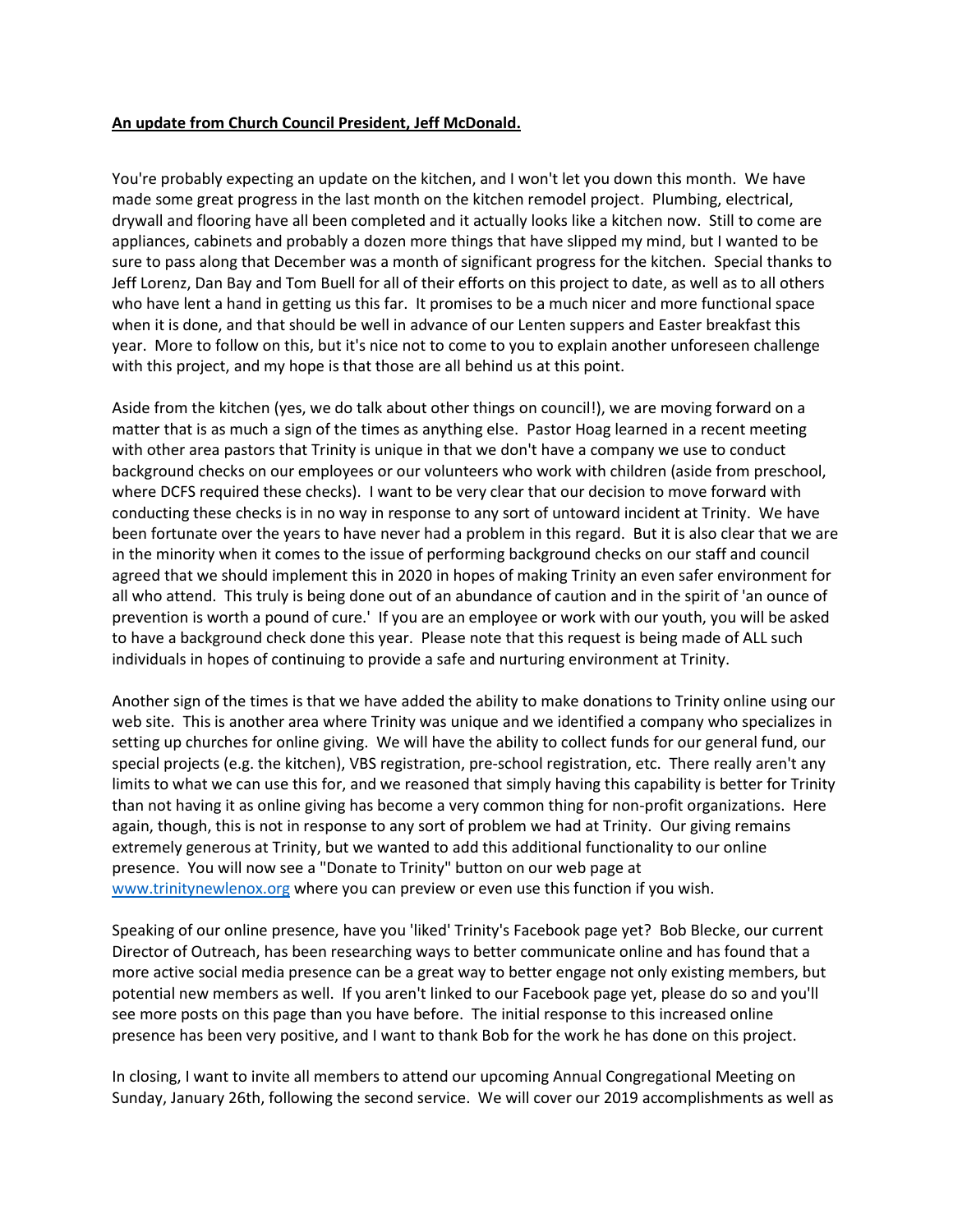our 2020 plans, notably the budget. As has been the case for every year I have been on council, our budget for 2020 is higher than before. I believe we've settled on a reasonable budget for the upcoming year, but I'm always happy to discuss specific parts of the budget with anyone who cares to ask. Council members are simply the stewards of the generous giving that Trinity members are known for providing. If you have questions or concerns about how those funds are being managed, this is a great forum for expressing that. I hope to see you there.

### **2020 Church Council Officers**



Jeff McDonald, President; Kim Blecke, Secretary; Tammy Doerrer, Financial Secretary; Tim King, Treasurer; Bob Blecke, Director of Outreach; Dan Bay and Jeff Lorenz, Co-Directors of Property; Ed Tatro and Diane Sewing, Co-Directors of Spiritual Life; Judi

Donovan, Director of Parish Education; Michelle Hoag, Director of Youth Ministry.



### **Annual Congregational Meeting**

**Join us on Sunday, January 26 th, at 12:15 p.m. All members are invited to attend. Coffee and desserts will be served.**

### **SCRIP GIFT CARDS**

Thank you so very much to those of you who participate in the scrip card fundraiser. We greatly appreciate your support! There will be Scrip Order placed in January. Next order will be February 2020. Any questions can be directed to Angie Minett at [minett411@yahoo.com](mailto:minett411@yahoo.com) or [\(815\)467-2537.](tel:(815)467-2537) Also, check out [shopwithscrip.com](http://shopwithscrip.com/) to learn more about this simple way to help the youth earn funds.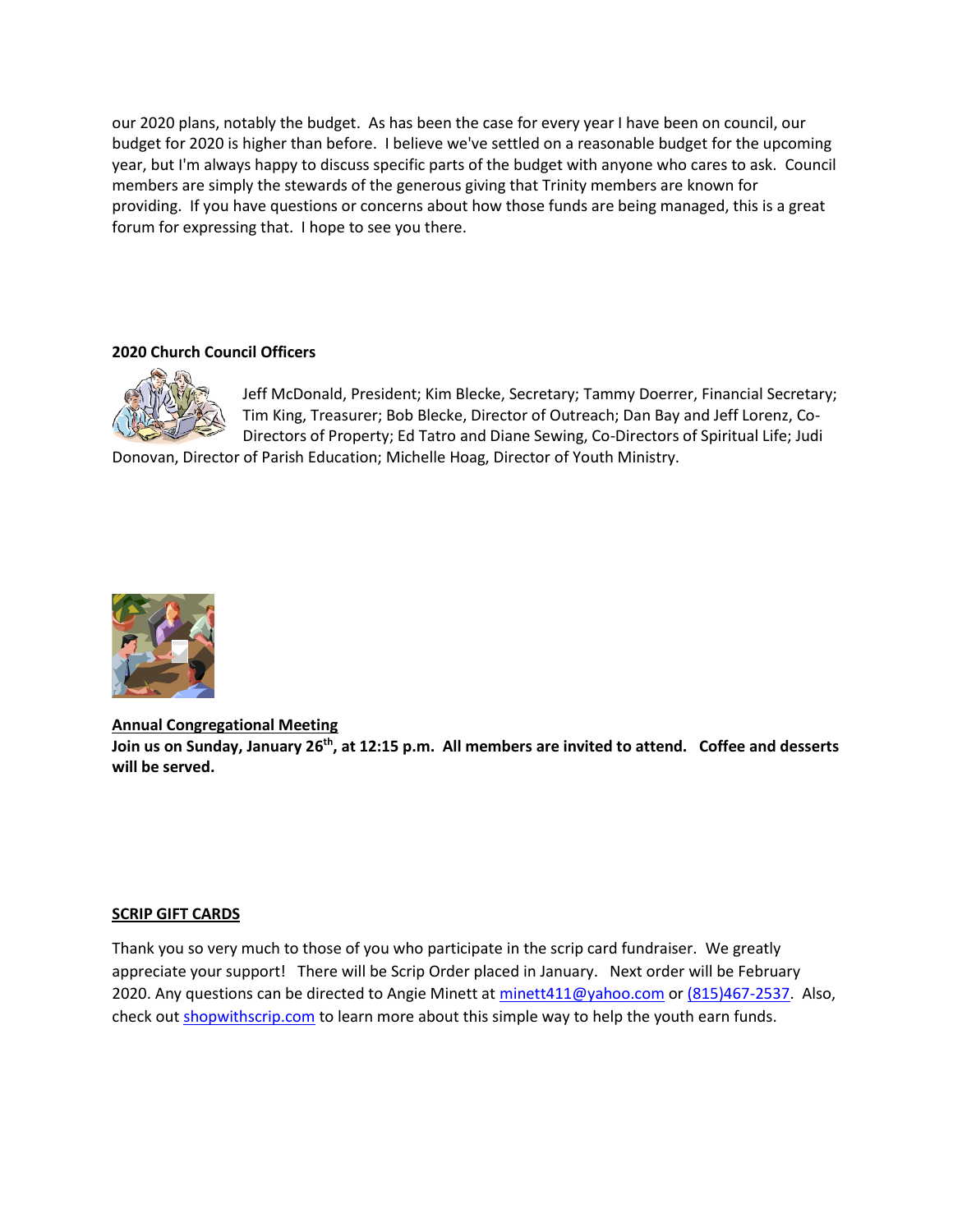

# **Looking for a College Scholarship?**

The Beta Sigma Psi Educational Foundation is an organization that serves the Lutheran community as part of the National Lutheran Fraternity for collegiate men and alumni. Our membership is made up of Lutherans from congregations across the United States, dedicated to Spiritual Growth, Scholastic Achievement, and Social Responsibility.

We are pleased to announce several scholarships that are available to Lutheran men who will be starting college in Fall 2020. Alumni from our chapters at the University of Illinois, Indiana University, and Purdue University will select well-qualified individuals to be honored with our **Christian Leadership Award**, a \$1,500.00 Scholarship towards the cost of tuition at the respective campus they will be attending.

Our National Fraternity is also offering the **Martin Luther Scholarship**. This \$2,000 award is open to young men who will be attending their first year at any accredited 4-year College or University. These scholarships are our way of giving back to the Lutheran Church and supporting her youth.

Applicants should be male, confirmed members of a Lutheran congregation, and starting college in the Fall 2020 semester in order to receive the award. There is no obligation to join Beta Sigma Psi or be related to a member in order to be considered. Students may apply for multiple awards. **Applications Due February 15 for priority consideration!**

Please let me know if you have any questions about our scholarships or Beta Sigma Psi in general.

Adam Rusch Chairman Beta Sigma Psi Educational Foundation <http://scholarships.betasigmapsi.org/> Email: [grants@betasigmapsi.org](mailto:grants@betasigmapsi.org)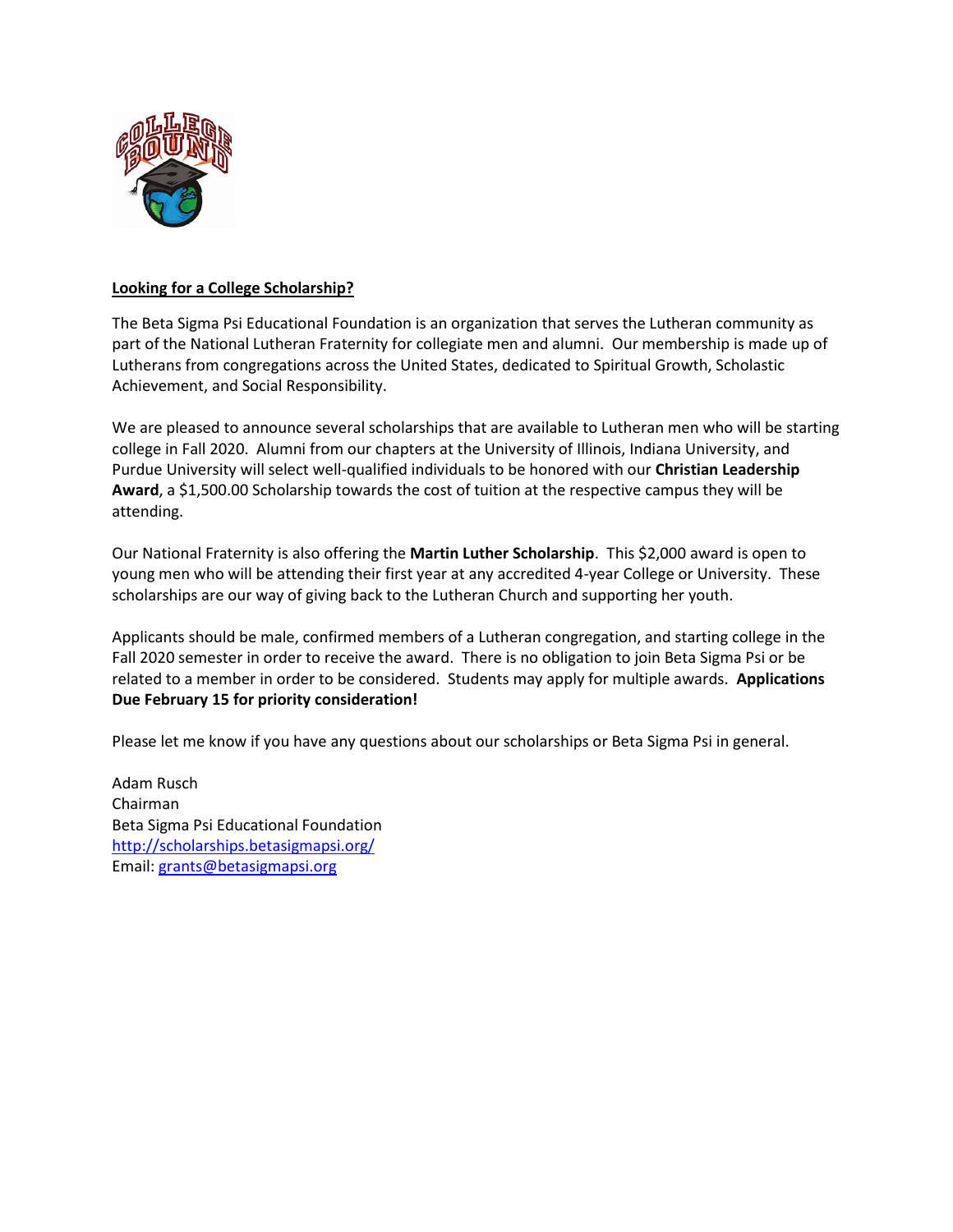

*ALTAR FLOWERS:* **A new 2020 Altar Flower Calendar has been posted.** You can find it in the glass case hanging on the wall across the old office. If you would like to reserve a weekend for 2020 in memory of a loved one, to commemorate a birthday, wedding anniversary, or in celebration of God's blessings, please fill out a sponsor sheet. Sponsor sheets are located on a hook attached to the glass case housing the calendar. **Please do not fill in the calendar. Fill out a sponsor sheet and put it in the Chancel Guild mailbox in the general office.** Flowers are \$30.00 for both arrangements. If you would like a weekend already spoken for, it is sometimes possible to share the cost and arrangements with permission from the person already sponsoring. Chancel Guild members would like to thank those of you who sponsored a weekend this past year. We appreciate your efforts to help us enhance and beautify the altar area. If you have any questions, email Kay Purnell at [purnellk51@hotmail.com](mailto:purnellk51@hotmail.com) or call her at (815) 485-9017.

Flowers left in the refrigerator will be disposed of after 2 weeks.



Our Trinity Chancel Guild is changing a few things for 2020! Our new meetings time is on the first Saturday of the month at 9:00 am with the exception of January, February, June, July and August. February, June, July and August will be months of no meetings. In January, we will meet on the 5<sup>th</sup> after the 10:30 service to take down the Christmas decorations and have a short meeting.

Anyone who is looking for a way to be of service to our wonderful church is welcome to come on January 5<sup>th</sup> to help us take the decorations down. Or if you would like to speak to someone first without committing to a meeting, please call Denise Buchanan at 815-485-2729 or stop in the office.

Working on Chancel Guild is a great way to serve your church and it doesn't take a lot of time. We are a great group to work with and would love to love to have you as a member! Give us a try.



Thanks to the choir for the beautiful singing and music in our regular church services, as well as the Christmas services. The choir meets on Wednesday evenings at 7:00 p.m. and are always looking for additional voices.

Choir will resume practices on January 15, 2020 at 7:00 pm.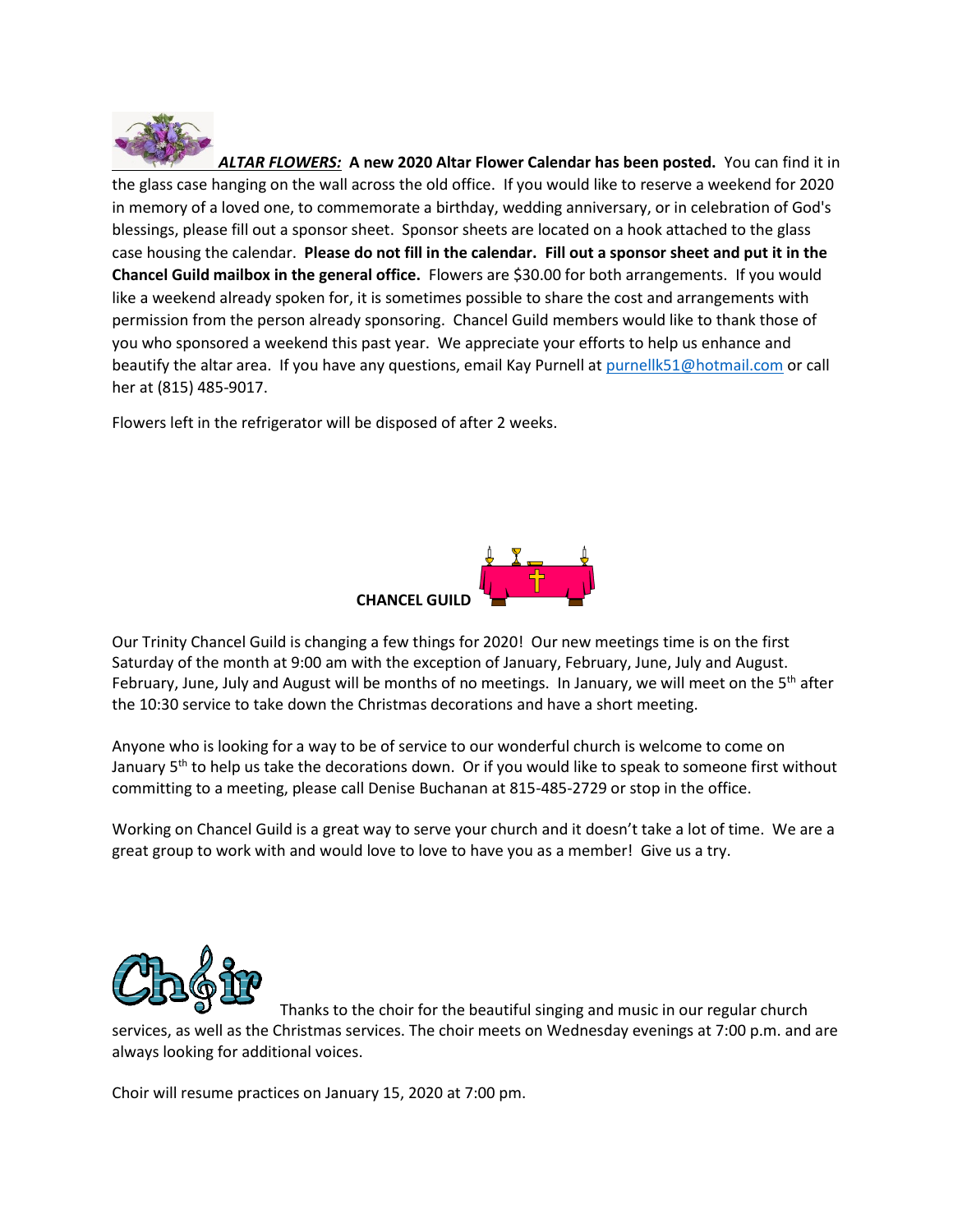

# **SOCIAL MINISTRY HAPPENINGS**

They will also be supporting Sole Hope again. They will be collecting old, clean jeans through January. There should be a box available to put any donations in this week. Cutting dates are as follows: Tuesday, January 28<sup>th</sup> at 7:00 pm and Sunday, February 2<sup>nd</sup> at 2:00 pm. Please bring a pair of very sharp scissors! More information about Sole Hope and a sample of the shoes will be on displaying in January.

The very successful Valentine Candy Sale will return on February 2<sup>nd</sup>. Stock up on homemade candy for someone special or just for yourself. Proceeds will go to the kitchen remodel project.

Next meeting will be held on January 13<sup>th</sup> at 7:00 pm at Jan Toepke's house.



### **St. Matthew's***.*

We are continuing to support St. Matthew's Lutheran church in Chicago by collecting donations of nonperishable food items, as well as household goods. Please place the food items in the collection box by the parking lot door. **The household items should be placed in the storage closet area located in the old bathroom by the lift.** 



*If anyone is interested in helping with the hauling of these items to St. Matthew's, please contact the church office. Extra help is always appreciated.*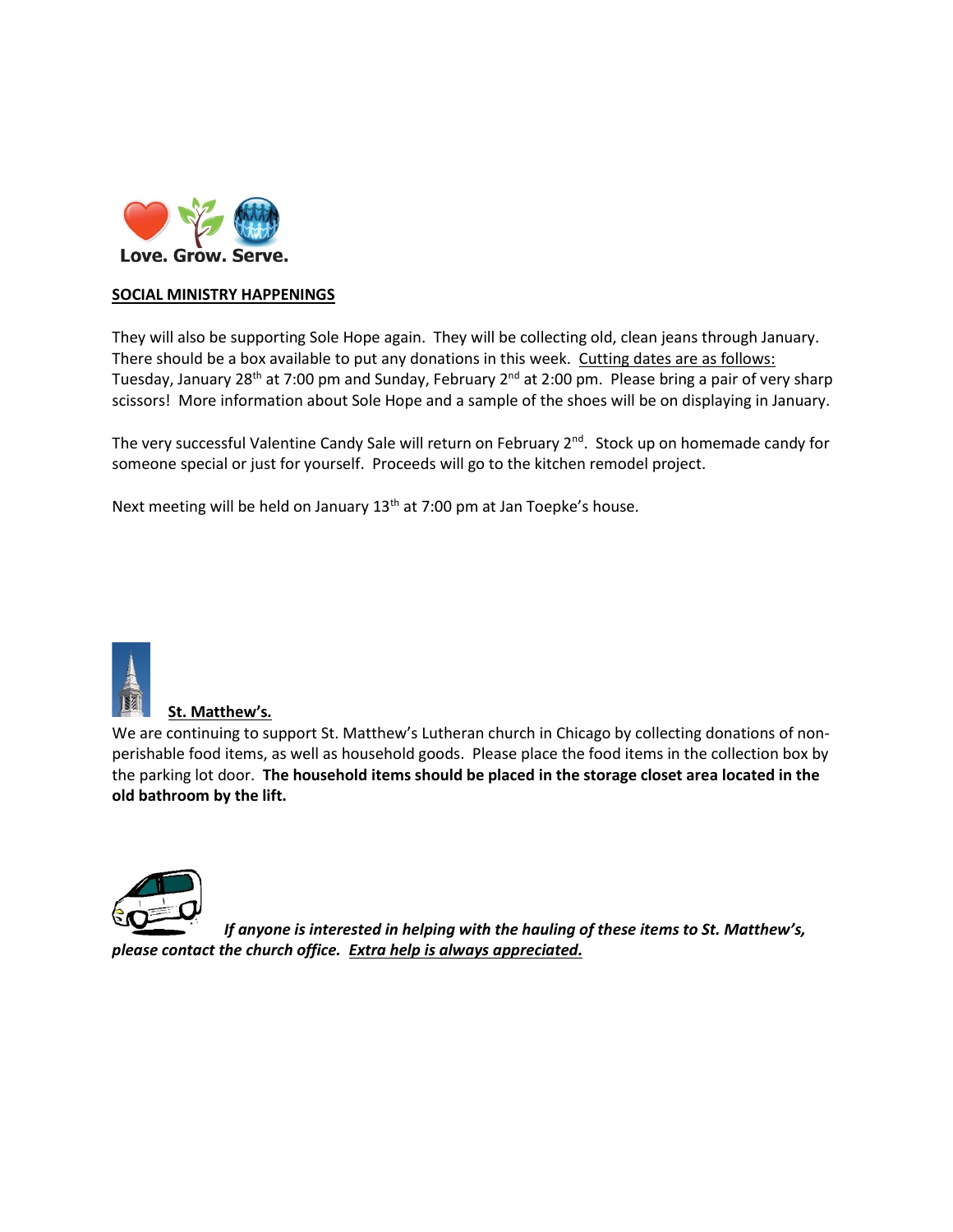

*MorningStar Mission Serving.* **Trinity has been helping with serving meals at MorningStar twice a month for a number of years. We help by serving dinner on the 1st and 3rd Mondays of each month, and need 3-4 volunteers each time. If you are interested in volunteering, please sign the sheet on the hallway table, or call the church office. You must be at MorningStar by 3:45 pm. If you are not able to make those times/dates you may call them at 815.722.5780 or visit their web at [www.morningstarmission.org](http://www.morningstarmission.org/) for other volunteer positions.** 

**SCRIPTURE READERS**





We are asking you to become involved in our worship services, without committing too much time! Just read The First and Second Lessons!! To do so, place your name on the Sunday you would like on the sheets in the hallway. The actual readings are available ahead of time and may be acquired by contacting Pastor or the Church Office at 815.485.6973.

## **GREETERS**

Have you ever gone somewhere where you didn't know anyone? Imagine you are looking for a new church home and one of the churches on your list is Trinity. You show up on Sunday morning and no one speaks to you except the Pastor. Will you be coming back? Take a turn at greeting at one of our services and the result might be very surprising. Signup sheet for January is in the hallway.



**Wednesday Morning Bible Class** is held at 8:30 a.m. Please join this very interesting group.

**Thursday Evening Bible Class** is held at 7:00 p.m. Please join us!